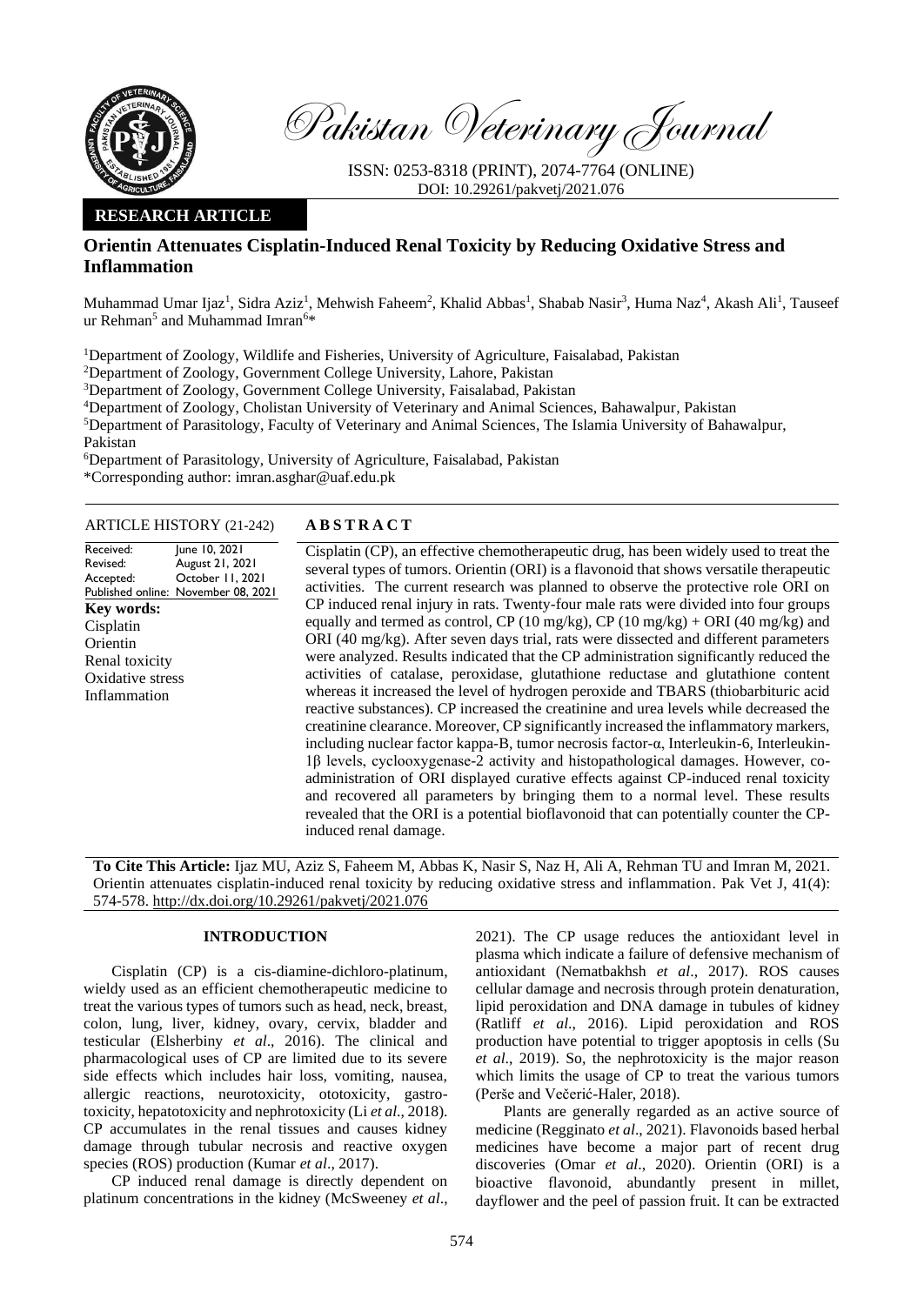from bamboo and pigeon pea leaves (Lam *et al*., 2016). It has been reported that the ORI exhibits a number of pharmacological properties for example antioxidant, antimicrobial, anti-inflammatory, anti-glycation and radioprotection (Bouchouka, *et al*., 2012). By considering the potential biological activities of ORI current study was planned to assess the protective effects of ORI on CP induced renal damage in male albino rats.

# **MATERIALS AND METHODS**

**Chemicals:** Both chemicals Orientin and Cisplatin were purchased from Sigma-Aldrich (Germany). All other chemicals used in this study were of analytical grade.

**Animals:** Mature male albino rats (n=24) weighing 170- 200g were kept in the animal house, University of Agriculture, Faisalabad. Stainless-steel cages were used to keep the rats and provided with  $25\pm2\degree$ C temperature and 12 hrs. light/dark cycle. Moreover, rats were given with tap water and standard food throughout the experiment. All the rats were freely provided with standard food pellets and tap water. Before the start of the trial, the rats were made familiarized to the laboratory environment for seven days. Animals were handled in compliance with the NIH guidelines (CEE Council 86/609) protocol.

**Experimental protocol:** 24 rats were randomly distributed into four equal groups, having 6 male rats in each group. The experiment was conducted for seven days. Group-1 was considered as control and received normal saline. Group-2 was treated with CP (10mg/kg) intraperitoneally only on the day first of the trial. Group-3 was considered as co-treated group and administrated with CP (10mg/kg) injection on the first day of trial and ORI (40mg/kg) orally on the daily basis till the completion of the trial. The 10 mg/kg dose of CP was chosen in accordance with Ijaz *et al*. (2020), while 40 mg/kg dose of ORI was selected in accordance to Liu *et al*. (2015). Rats of group-4 were treated only with oral dose of ORI (40 mg/kg) throughout the experiment. After seven days of treatment, rats were anesthetized with chloroform, dissected and blood was collected for biological estimation of serum profile. After dissection both the kidneys were separated; one of them was packed in zipper bags and stored at  $-80^{\circ}$ C for biochemical analysis. Other kidney was preserved in formalin (10%) for histological examination. The stored kidney was homogenized in 3 ml of PBS (pH 7.4), then centrifuged for 15 minutes at 12000 rpm before analysis.

**Assessment of antioxidant enzymes:** Catalase (CAT) and peroxidase (POD) activities were evaluated according to the process of Chance and Maehly (1955). Activity of superoxide dismutase (SOD) was assessed through the process of kakkar *et al*. (1984). Carlberg and Mannervik (1975) protocol was followed for the evaluation of glutathione reductase (GSR) activity. The Glutathione (GSH) content was assessed by spectrophotometric protocol explained by Jollow *et al*. (1974).

**Evaluation of TBARS and H2O2:** Analysis for thiobarbituric acid reactive substances (TBARS) was performed by following the methodology of Iqbal *et al*. (1996). Concentration of hydrogen peroxide  $(H_2O_2)$  was assessed by following the method of Pick and Keisari (1981).

**Kidney function markers evaluation:** Concentrations of urea, creatinine and creatinine clearance were assessed using laboratory procedures defined by the guide provided in the Randox-standard-laboratory kit (Crumlin Company, Antrim, UK). Urinary KIM-1 and Serum NGAL were assessed by following the manufacturer's command using KIM-1 Quantikine ELISA Kits and NGAL Quantikine ELISA-Kits (R and D Systems company Ltd. Changning, China).

**Inflammatory markers assessment:** Commercially available kits were used to assess the inflammatory markers of the renal tissues. Tumor necrosis factor- $\alpha$  (TNF- $\alpha$ ), Nuclear factor kappa-B (NF-κB), Interleukin-6 (IL-6), Interleukin-1β (IL-1β) levels, cyclooxygenase-2 (COX-2) activity were determined with rat ELISA kit (Shanghai YL Biotech Co. Ltd., China). Analyses were accomplished by following the manufacturer's instructions through Elisa Plate Reader (BioTek, Winooski, VT, USA).

**Histopathological assessment:** Kidney samples were preserved in 10% formalin buffer solution for the fixation. Tissue specimens were dehydrated through ascending grades of alcohol (80, 90 and 100%), and embedded in paraffin. Thin sections (4-5 mm) of each sample were prepared by using a microtome. Hematoxylin & eosin (H&E) stain was used to stain the sections. Microphotography was conducted through a compound microscope (Nikon-187842, Japan) at 40X.

**Statistical evaluation:** All experimental data were displayed as Mean±SEM. To check the statistical significance, one-way analysis of variance (ANOVA) followed by Tukey-test was applied for multiple comparisons between treatments by using GraphPad prism 5 software. Level of significance was considered at P<0.05.

#### **RESULTS**

**Effect of CP and ORI on markers of oxidative stress:** The activities of antioxidants such as CAT, POD, SOD, GSR and GSH content were significantly (P<0.05) reduced in CP administration rats in comparison to control. Furthermore, the activities of antioxidants were improved substantially  $(P<0.05)$  when rats were co-administrated with CP and ORI when compared with CP intoxicated rats. ORI alone treatment showed normal activity of antioxidant enzymes near to control group (Table 1).

The levels of TBARS and  $H_2O_2$  were significantly (P<0.05) increased in CP administered animals as compared to the control. Nevertheless, level of TBARS and H2O<sup>2</sup> were remarkably decreased when rats were co-treated with CP+ORI as compared to CP treated group. ORI alone treatment maintained the TBARS and  $H_2O_2$  levels near to the control (Table 2).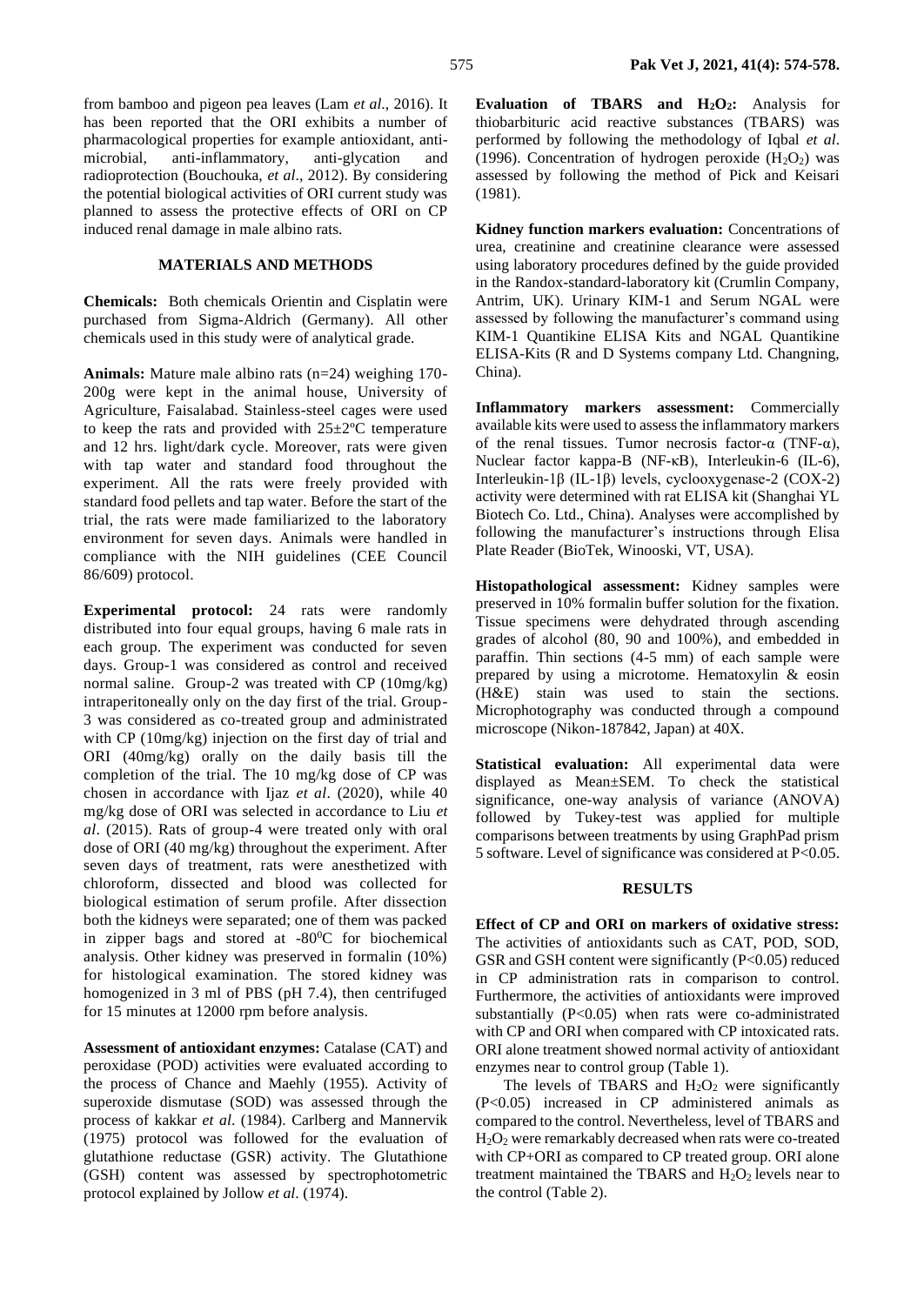**Table 1:** Effects of Orientin on the activity of CAT, SOD, POD, GSR and GSH in the kidneys of CP treated rats.

|                                                | <b>CAT</b>                   | POD (U/mg)                   | SOD                          | <b>GSR (Nm NADPH)</b>        | GSH (µM/g)                    |
|------------------------------------------------|------------------------------|------------------------------|------------------------------|------------------------------|-------------------------------|
| Groups                                         | (U/mg protein)               | protein)                     | (nanomole)                   | oxidized/min/mg tissues)     | tissue)                       |
| Control                                        | $8.84 \pm 0.31$ <sup>a</sup> | $5.53 \pm 0.15^a$            | $7.18 \pm 0.09^a$            | $4.26 \pm 0.16^a$            | $15.20 \pm 0.36^a$            |
| $CP(10 \text{ mg/kg})$                         | $5.21 \pm 0.26^b$            | $2.55 \pm 0.12^b$            | $3.56 \pm 0.12^b$            | $2.38 \pm 0.19^b$            | $15.19 \pm 0.25^{\circ}$      |
| $CP(10 \text{ mg/kg}) + ORI(40 \text{ mg/kg})$ | 7.48±0.22ª                   | $4.92 \pm 0.11$ <sup>a</sup> | $6.34 \pm 0.19$ <sup>a</sup> | $3.85 \pm 0.10^{\circ}$      | $12.34 \pm 0.21$ °            |
| ORI $(40 \text{ mg/kg})$                       | $8.92 \pm 0.20$ <sup>a</sup> | $5.59 \pm 0.16$ <sup>a</sup> | $7.07 \pm 0.10^a$            | $4.29 \pm 0.11$ <sup>a</sup> | $15.04 \pm 0.47$ <sup>a</sup> |

Values in a same column that do not share a superscript are significantly different.



Fig. 1: Histopathological examination of renal tissues (H&E/40X) (A) Kidney section of control group rats, displaying normal histology of glomeruli and renal-tubules. (B) Renal section of CP treated rats, demonstrating tubular necrosis indicated by condensed and pycnotic nuclei of tubular epithelial cells (C) Kidney section of CP+ORI treated rats showing reduced degenerative variations in renal epithelium and granular deposits in their lumens (D)

Kidney section of ORI only treated rats displaying normal histological structure of glomeruli and renal tubules.

Table 2: Effects of Orientin on the level of TBARS and H<sub>2</sub>O<sub>2</sub> in the kidneys of CP-treated rats.

|                                                |                              | $H_2O_2$ ( $\mu$ M/min/ TBARS (nM/mg) |  |
|------------------------------------------------|------------------------------|---------------------------------------|--|
| Groups                                         | mg protein)                  | tissue)                               |  |
| Control                                        | $1.64 \pm 0.06^a$            | $12.09 \pm 0.80^a$                    |  |
| $CP(10 \text{ mg/kg})$                         | $4.21 \pm 0.17^b$            | $23.72 \pm 0.55^{\circ}$              |  |
| $CP(10 \text{ mg/kg}) + ORI(40 \text{ mg/kg})$ | $2.24 \pm 0.14$ <sup>c</sup> | $15.69 \pm 0.54$ <sup>c</sup>         |  |
| ORI (40 mg/kg)                                 | $1.73 \pm 0.09^a$            | $12.23 \pm 0.81$ <sup>a</sup>         |  |

Values in a same column that do not share a superscript are significantly different.

**Effect of CP and ORI on kidney function markers:** In the experimental rats, administration of CP resulted in a significant  $(P<0.05)$  rise in the level of creatinine, urea, KIM-1 and NGAL while reduced the creatinine-clearance as matched with control. Whereas, co-administration of CP with ORI prevented any change in the serum level creatinine, urea, creatinine clearance, KIM-1 and NGAL as compared to CP alone treated rats. When rats were treated with ORI alone, serum values of all these parameters remained near to control group (Table 3).

**Effect of CP and ORI on inflammatory markers:** CP treatment significantly (P˂0.05) raised the levels of inflammatory markers, i.e., TNF-α, NF-κB, IL-6, IL-1β and COX-2 activities in contrast to the control group. Whereas the co-treatment of CP with ORI reduced the TNF-α, NF-κB, IL-1β, IL-6 levels and COX-2 activities in cotreated rats in contrast to the CP treated rats. ORI alone treatment maintained the NF-κB, TNF-α, IL-1β, IL-6 levels and COX-2 activities near to the control (Table 4).

**Effect of CP and ORI on renal histopathology:** Control and ORI treated group showed normal histology of renal tissue. Both groups exhibited normal glomeruli with normal distal and convoluted tubules and Bowman's capsule. Histopathological abnormalities were observed in the CP administered group. The malpighian body showed irregular damaged corticular segments and aggregation of necrotic cells. There was also an inflammatory cell's penetration in corticular and medullary sections, constriction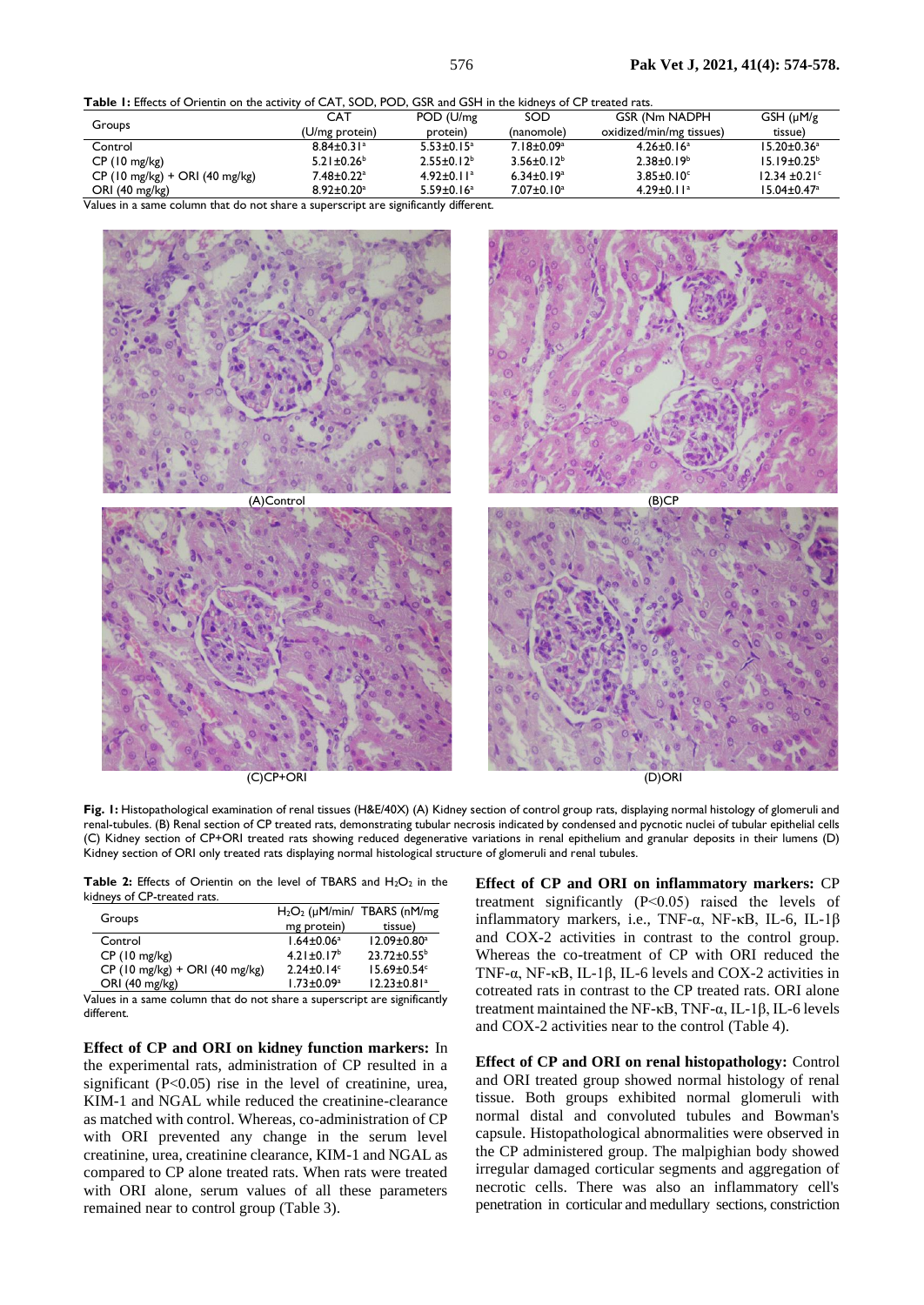**Table 3:** Effects of Orientin on the level of urea, creatinine, creatinine clearance, KIM-1 and NGAL in the kidneys of CP-treated rats

| Groups                                                                               | Urea (mg/dl)             |                             | Creatinine (mg/dl) Creatinine clearance (ml/min) | Urinary KIM-1 (ng/day)       | NGAL (mg/ml)                 |  |
|--------------------------------------------------------------------------------------|--------------------------|-----------------------------|--------------------------------------------------|------------------------------|------------------------------|--|
| Control                                                                              | $18.22 + 0.57a$          | $.90 \pm 0.05^{\mathrm{a}}$ | $1.73{\pm}0.05^a$                                | $0.27 \pm 0.03$ <sup>a</sup> | $0.41 \pm 0.04$ <sup>a</sup> |  |
| $CP(10 \text{ mg/kg})$                                                               | $44.59 \pm 2.39^{\circ}$ | $4.86 \pm 0.06^{\circ}$     | $0.75 \pm 0.06^{\circ}$                          | $1.37 \pm 0.02^b$            | $1.63 \pm 0.05^{\circ}$      |  |
| $CP(10 \text{ mg/kg}) + ORI(40 \text{ mg/kg})$                                       | 27.88±0.84 <sup>a</sup>  | $2.85 \pm 0.05^a$           | $.46 \pm 0.07$ <sup>a</sup>                      | $0.69 \pm 0.03$ °            | $0.83 \pm 0.07$ °            |  |
| ORI $(40 \text{ mg/kg})$                                                             | 18.86±0.81ª              | $.93 \pm 0.08$ <sup>a</sup> | $.70 \pm 0.06$ <sup>a</sup>                      | $0.25 \pm 0.03$ <sup>d</sup> | $0.36 \pm 0.04$ <sup>d</sup> |  |
| Values in a same column that do not share a superscript are significantly different. |                          |                             |                                                  |                              |                              |  |

| Table 4: Effects of Orientin on inflammatory parameters (TNF- $\alpha$ , NF- $\kappa$ B, IL-IB, IL-6 levels and COX-2 activities) in the kidneys of CP-treated rats |                                 |                             |                            |                              |                              |
|---------------------------------------------------------------------------------------------------------------------------------------------------------------------|---------------------------------|-----------------------------|----------------------------|------------------------------|------------------------------|
| Groups                                                                                                                                                              | $NF$ - $\kappa$ B (ng/g tissue) | TNF- $\alpha$ (ng/g tissue) | IL-Iβ (ng/g tissue)        | IL-6 (ng/g tissue)           | $COX-2$ (ng/g tissue)        |
| Control                                                                                                                                                             | $14.0 + 0.93$ <sup>a</sup>      | $8.22 + 0.26$ <sup>a</sup>  | $26.3 + 0.53$ <sup>a</sup> | $6.49 + 0.30$ <sup>a</sup>   | $23.5 + 0.71$ <sup>a</sup>   |
| $CP(10 \text{ mg/kg})$                                                                                                                                              | $73.6 + 1.78$ <sup>b</sup>      | $18.4 + 0.76^{\circ}$       | $91.4+2.48b$               | $17.1 + 0.29b$               | $73.3+2.71b$                 |
| $CP(10 \text{ mg/kg}) + ORI(40 \text{ mg/kg})$                                                                                                                      | $21.6 \pm 1.08$                 | 9.37 $\pm$ 0.44 $\degree$   | $42.2 + 2.03$              | $7.42 + 0.18a$               | $31.9 \pm 1.46$ <sup>c</sup> |
| ORI $(40 \text{ mg/kg})$                                                                                                                                            | 13.9+0.76 <sup>a</sup>          | $8.05 + 0.27$ <sup>a</sup>  | $25.3 + 0.32$ <sup>a</sup> | 6.08 $\pm$ 0.14 $\mathrm{a}$ | $23.9 \pm 0.58$ <sup>a</sup> |

Values in a same column that do not share a superscript are significantly different.

of blood vessels, stretching of tubules, and constriction of Bowman's capsule space. CP and ORI co-administration protected the renal damages with improved glomerular degradation and inflammatory cells infiltration and normal renal tissues like the control group (Fig. 1).

#### **DISCUSSION**

In the current study, a remarkable decline was observed in antioxidant enzyme activities, including CAT, POD, SOD, GSR and GSH content. CP administration increased the level of  $H_2O_2$  and TBARS in renal tissues. SOD supports the conversion of  $O^{-2}$  into  $H_2O_2$  and oxygen (Jalilov *et al.*, 2010). CAT converts the  $H_2O_2$  into  $H_2O$  and  $O<sub>2</sub>$  and shields the cells from the oxidative damage caused by H<sub>2</sub>O<sub>2</sub> and OH (Smirnoff and Arnaud, 2019). CP produces ROS, containing hydroxyl radicals (OH<sup>-</sup>) and superoxide anion  $(O_2)$ , and triggers lipid peroxidation (Rehman *et al*., 2020). Earlier studies have shown that increased MDA and reduced antioxidant levels are potential indicator of renal oxidative damage (Ma *et al*., 2017). Our findings revealed that CP induced renal damage by increasing the levels of  $H_2O_2$  and TBARS and reducing the GSH content and the activities of antioxidant enzymes in the kidney of CP intoxicated rats. ORI improves the damage by bringing the activities of antioxidant enzymes at normal levels. This may be attributed to antioxidant potential of ORI.

The results of present study revealed that CP intoxication increased the urea and creatinine levels, while reduced the creatinine clearance in the kidney of CP treated rats. Oh *et al*. (2014) demonstrated that CP accumulates in the kidney and reduces the glomerular filtration rate (GFR) by decreasing the creatinine clearance and increasing the creatinine and urea levels. The use of creatinine and urea as a marker to determine renal function is justified because their plasma/serum levels reflect GFR. Renal disease is connected with decrease in GFR, and the intensity of renal disease relates significantly but adversely with GFR (Higgins, 2016). These abnormalities cause renal damage that results in renal failure. However, ORI administration normalized the concentration of these markers by diminishing ROS production and reduced renal injuries which may be attributed towards its antioxidant potential.

CP administration raised the KIM-1 and NGAL levels in treated rats. KIM-1 and NGAL are the biomarkers of acute kidney injury (AKI). KIM-1 is a transmembrane protein and initial diagnosis marker of AKI. In the healthy

renal tissue, it is not expressed; however, its presence can be detected during the early stages of nephrotoxicity at lower to higher levels (Song *et al*., 2019). NGAL normally discharges into the blood in greater extents after damage and it gets eliminates through the urine (Khawaja *et al*., 2019). CP is a cytotoxic agent which may disrupt the integrity of renal cells, that leads to increased levels of KIM-1 and NGAL. ORI treatment decreased the KIM-1 and NGAL levels in cotreated rats, which confirmed that ORI treatment recovered the renal injuries.

In this study, CP administration increased the NF-κB, TNF-α, IL-6, IL-1β levels and COX-2 activity. NF-κB stimulation is fundamental in the expression of proinflammatory cytokines like NF-κB, IL-1β, TNF-α, IL-6 and COX-2 that are linked with acute inflammatory responses and other ROS related disorders (Kandemir *et al*., 2018). NF-kB activation leads to increased secretion of TNF-α, IL-6, IL-1β through gene upregulation, which contributes to acute kidney injury (Kandemir *et al*., 2018). COX-2 is an additional critical inflammation marker, which plays an important biological role in inflammation (Gandhi *et al*., 2017). In this analysis, the activity of COX-2 was escalated in CP treated renal tissues which indicates the inflammatory responses in CP treated rats. ORI treated rats showed decreased levels of NF-κB, IL-1β, TNF-α, IL-6, and COX-2 activities. This normalization may be attributed to the anti-inflammatory potential of ORI. These results substantiate the anti-inflammatory role of ORI in renal tissues.

Renal histopathology showed that CP induced tubular dilation and focal epithelial cell destruction throughout restricted areas in the cortex. At the same time, in the outer medulla, it provoked chronic and pronounced decline in epithelial cells. Capillaries interacted with tubules were dilated and dilation of tubules was also observed in the inner medulla. Elevated levels of KIM-1 and NGAL in CP treated rats also endorse the histopathological damages. The patho-physiology of CP induced acute kidney injury includes proximal tubule damage, oxidative stress, vascular injury and inflammation in the kidney (Ozkok and Edelstein, 2014). However, ORI protected the renal tissues and tubules from abnormalities in the cotreated group. This potential of ORI may be credited to its anti-inflammatory and antioxidant properties which eventually attenuated the renal tissue damages.

**Conclusions:** The current study showed the renoprotective capability of ORI against CP induced renal damage. The